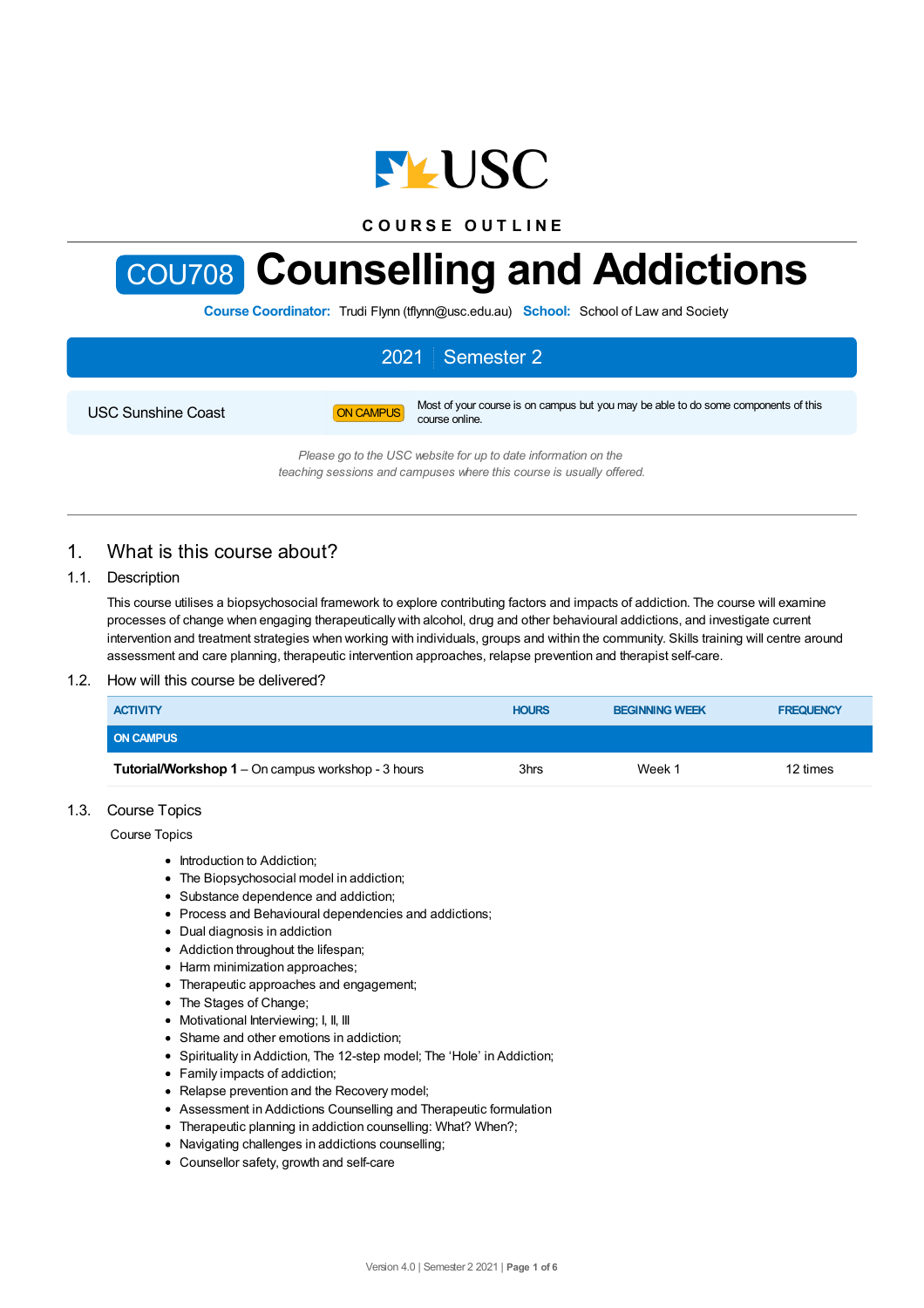# 2. What level is this course?

### 700 Level (Specialised)

Demonstrating a specialised body of knowledge and set of skills for professional practice or further learning. Advanced application of knowledge and skills in unfamiliar contexts.

### 3. What is the unit value of this course?

12 units

# 4. How does this course contribute to my learning?

|                   | <b>COURSE LEARNING OUTCOMES</b>                                                                                                                                                                            | <b>GRADUATE QUALITIES</b>                                                 |
|-------------------|------------------------------------------------------------------------------------------------------------------------------------------------------------------------------------------------------------|---------------------------------------------------------------------------|
|                   | On successful completion of this course, you should be able to                                                                                                                                             | Completing these tasks<br>successfully will contribute to<br>you becoming |
|                   | Demonstrate mastery of the theoretical concepts underpinning addictions including biomedical,<br>psychological and social frameworks, and the classification of treatments for a variety of<br>addictions. | Knowledgeable<br>Creative and critical thinker<br>Empowered               |
| $^{\circ}2$       | Analyse and evaluate the role of counselling, pharmacotherapy and other treatment supports used<br>with individual, couples and family impacted by addiction issues.                                       | Creative and critical thinker<br>Empowered                                |
| $\left( 3\right)$ | Apply knowledge and skills learned in a counselling session.                                                                                                                                               | Knowledgeable<br>Empowered                                                |
|                   | Apply a client-directed and outcome informed approach in developing a comprehensive treatment<br>plan for a client presenting with addictions in an ethical and responsible manner.                        | Empowered<br>Ethical                                                      |
| (5)               | Demonstrate a developing scholarly capacity in written submissions, incorporating clarity of written<br>expression, integration of academic literature, and adherence to APA style.                        | Knowledgeable<br>Creative and critical thinker                            |

## 5. Am Ieligible to enrol in this course?

Refer to the USC [Glossary](https://www.usc.edu.au/about/policies-and-procedures/glossary-of-terms-for-policy-and-procedures) of terms for definitions of "pre-requisites, co-requisites and anti-requisites".

### 5.1. Pre-requisites

COU750 and COU701 and enrolled in AR708

5.2. Co-requisites

Not applicable

5.3. Anti-requisites

Not applicable

5.4. Specific assumed prior knowledge and skills (where applicable)

Not applicable

## 6. How am Igoing to be assessed?

### 6.1. Grading Scale

Standard Grading (GRD)

High Distinction (HD), Distinction (DN), Credit (CR), Pass (PS), Fail (FL).

### 6.2. Details of early feedback on progress

Students will be requested to complete online tests at the end of Weeks 5 and 9, that will assess acquisition and comprehension of material presented during the four weeks prior to each test. Students will receive informal feedback on demonstrated counselling skills within workshops from Week 5,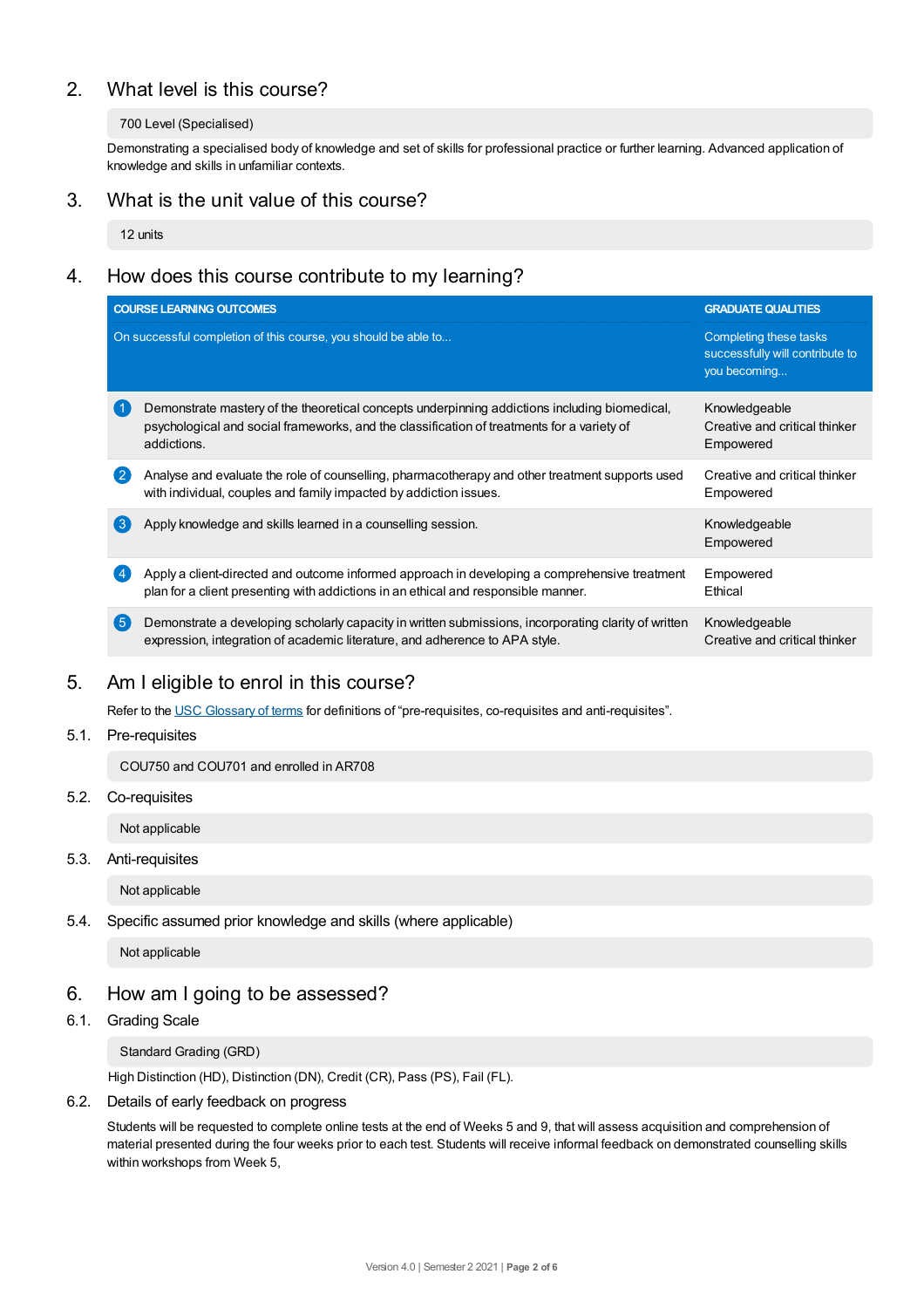### 6.3. Assessment tasks

| <b>DELIVERY</b><br><b>MODE</b> | <b>TASK</b><br>NO. | <b>ASSESSMENT</b><br><b>PRODUCT</b> | <b>INDIVIDUAL</b><br><b>OR GROUP</b> | <b>WEIGHTING</b><br>$\frac{9}{6}$ | <b>WHAT IS THE</b><br><b>DURATION /</b><br>LENGTH?                               | <b>WHEN SHOULD I</b><br><b>SUBMIT?</b> | <b>WHERE SHOULD I</b><br><b>SUBMIT IT?</b>                      |
|--------------------------------|--------------------|-------------------------------------|--------------------------------------|-----------------------------------|----------------------------------------------------------------------------------|----------------------------------------|-----------------------------------------------------------------|
| All                            | 1                  | Quiz/zes                            | Individual                           | 20%                               | 60 minutes for<br>each test                                                      | Refer to Format                        | Online Test (Quiz)                                              |
| All                            | 2                  | Oral and Written<br>Piece           | Individual                           | 45%                               | 30 Minutes<br>video role<br>play; 1000<br>word written<br>critical<br>reflection | Week 10                                | Online Assignment<br>Submission with<br>plagiarism check        |
| All                            | 3                  | Case Study                          | Individual                           | 35%                               | 2500 words                                                                       | Week 13                                | <b>Online Assignment</b><br>Submission with<br>plagiarism check |

### **All - Assessment Task 1:** Addictions and Counselling Theory online tests

| <b>GOAL:</b>     | Demonstrate mastery of core theoretical concepts.                                                                                                                                                                                                                                                                                                                                                        |                                     |  |  |
|------------------|----------------------------------------------------------------------------------------------------------------------------------------------------------------------------------------------------------------------------------------------------------------------------------------------------------------------------------------------------------------------------------------------------------|-------------------------------------|--|--|
| <b>PRODUCT:</b>  | Quiz/zes                                                                                                                                                                                                                                                                                                                                                                                                 |                                     |  |  |
| <b>FORMAT:</b>   | Submit: Weeks 5 and 9 This task involves completion a set of two on-line, theory-based tests. Each test will consist of four<br>short answer items. Each item will be valued at 2.5 marks. The total available score for each test is 10 marks, Items will<br>cover core concepts covered in Weeks 1-4 (Test 1); and Weeks 5-9(Test 2) of the course. You will have 60 minutes to<br>complete each test. |                                     |  |  |
| <b>CRITERIA:</b> | No.                                                                                                                                                                                                                                                                                                                                                                                                      | <b>Learning Outcome</b><br>assessed |  |  |
|                  | Accurate responses to test items will demonstrate knowledge and understanding.                                                                                                                                                                                                                                                                                                                           | $(1)$ (2)                           |  |  |
|                  |                                                                                                                                                                                                                                                                                                                                                                                                          |                                     |  |  |

### **All - Assessment Task 2:** Demonstration of a Counselling Session (Recorded on Video)

| <b>GOAL:</b>    | To apply knowledge and skills in a counselling roleplay; To demonstrate capacity to critically reflect on skills and<br>performance                                                                                                                                                                                                                                                                                                                                                                                                                                                                                                                                                                                                                                                                                                                                                                                                                                                                                                                                                                                                                                                                                                                              |
|-----------------|------------------------------------------------------------------------------------------------------------------------------------------------------------------------------------------------------------------------------------------------------------------------------------------------------------------------------------------------------------------------------------------------------------------------------------------------------------------------------------------------------------------------------------------------------------------------------------------------------------------------------------------------------------------------------------------------------------------------------------------------------------------------------------------------------------------------------------------------------------------------------------------------------------------------------------------------------------------------------------------------------------------------------------------------------------------------------------------------------------------------------------------------------------------------------------------------------------------------------------------------------------------|
| <b>PRODUCT:</b> | Oral and Written Piece                                                                                                                                                                                                                                                                                                                                                                                                                                                                                                                                                                                                                                                                                                                                                                                                                                                                                                                                                                                                                                                                                                                                                                                                                                           |
| <b>FORMAT:</b>  | You will conduct and record a role play of a counselling session with you in the counsellor role. It will be based on client<br>scenarios that will be provided to you. You will also need to record 30 minutes of your role play in a digital recording<br>format. Your role play will address one of the following: Exploration of a substance abuse or gambling (or other agreed<br>addiction) issue potentially affecting a client's well-being: A client's decision to modify their behaviour; Client care<br>planning; A third visit client review session; Relapse planning or post relapse intervention with client presenting significant<br>substance abuse. In this role play demonstration, you will utilise a client centred practice informed by your preferred<br>counselling model. You will then be requested to complete a brief 1000 word critical reflection relating to your<br>performance: Describe the strategies and skills you felt that you used effectively, explaining the effect of those skills on the<br>client-counsellor relationship; Were there strategies and skills used that you would like to strengthen? Consider alternative<br>strategies and skills that may have been appropriate. Reflect on your client feedback; |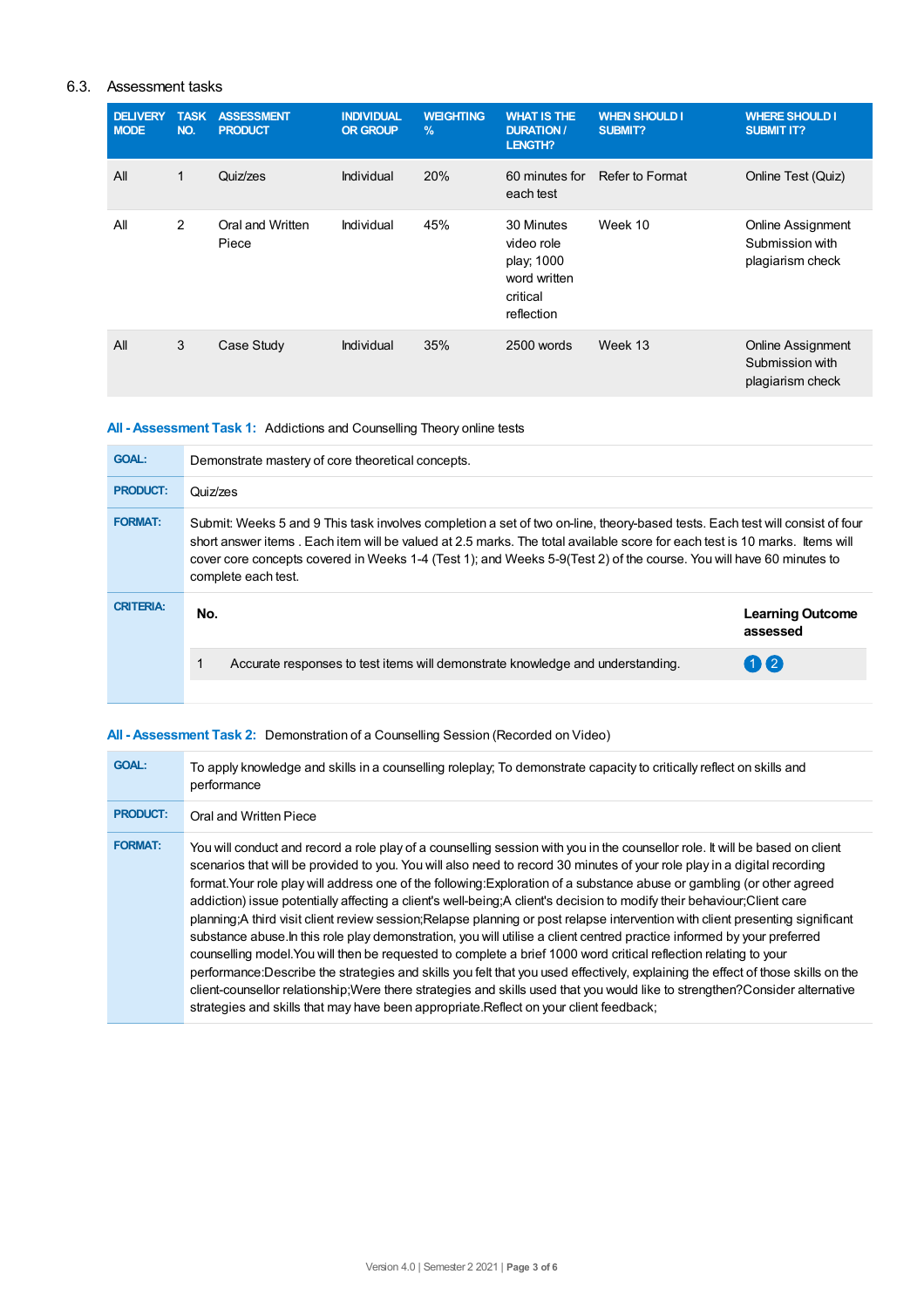| <b>CRITERIA:</b> | No. |                                                                                                    | <b>Learning Outcome</b><br>assessed |
|------------------|-----|----------------------------------------------------------------------------------------------------|-------------------------------------|
|                  | 1   | Counselling Role Play Video:<br>Appropriate use of client outcome and feedback scales;             | $\left(3\right)$                    |
|                  | 2   | Effective use of selected counselling approach and related skills;                                 | $\left(3\right)$                    |
|                  | 3   | Clear and appropriate response to the presenting scenario;                                         | 28                                  |
|                  | 4   | Appropriate use of language, timing and ethical considerations.                                    | $3^{\circ}$                         |
|                  | 5   | Critical Reflection:<br>Understanding of the range and purpose of counselling skills demonstrated; | 026                                 |
|                  | 6   | Appropriate intra- and interpersonal self-awareness;                                               | $\left(3\right)$                    |
|                  | 7   | Critique is analytical rather than descriptive; with a focus on process rather than content;       | 06                                  |
|                  | 8   | Evidence of personal learning through informed and pertinent critical reflection;                  | 3                                   |
|                  |     |                                                                                                    |                                     |

### **All - Assessment Task 3:** Case Study Care Plan and Rationale

| <b>GOAL:</b>     | To develop a comprehensive treatment plan for a client with addictions                                                                                                                                                                                                                                                                                                                                                                                                                                                                                                                                                                                                                 |                                                                                                                  |                                     |  |
|------------------|----------------------------------------------------------------------------------------------------------------------------------------------------------------------------------------------------------------------------------------------------------------------------------------------------------------------------------------------------------------------------------------------------------------------------------------------------------------------------------------------------------------------------------------------------------------------------------------------------------------------------------------------------------------------------------------|------------------------------------------------------------------------------------------------------------------|-------------------------------------|--|
| <b>PRODUCT:</b>  | Case Study                                                                                                                                                                                                                                                                                                                                                                                                                                                                                                                                                                                                                                                                             |                                                                                                                  |                                     |  |
| <b>FORMAT:</b>   | For this task, you will develop the kind of care plan you would prepare in a professional setting. You will be provided with a<br>choice of case studies around which to develop your plan. In developing the care plan, you will research and apply your<br>understanding of an addiction to a client's situation through an assessment process. This will involve:Selecting and<br>applying a method of assessment relevant to that addiction; Developing a care plan based on the proforma provided on<br>Blackboard and outlining your rationale and what you understand are the important bio-psycho-social issues for you to<br>monitor and address from a counselling approach. |                                                                                                                  |                                     |  |
| <b>CRITERIA:</b> | No.                                                                                                                                                                                                                                                                                                                                                                                                                                                                                                                                                                                                                                                                                    |                                                                                                                  | <b>Learning Outcome</b><br>assessed |  |
|                  | 1                                                                                                                                                                                                                                                                                                                                                                                                                                                                                                                                                                                                                                                                                      | Assessment, care plan formulation, and provision informed by biomedical, psychological<br>and social frameworks: | 0234                                |  |
|                  | $\overline{2}$                                                                                                                                                                                                                                                                                                                                                                                                                                                                                                                                                                                                                                                                         | Coherent argument;                                                                                               | 0246                                |  |
|                  | 3                                                                                                                                                                                                                                                                                                                                                                                                                                                                                                                                                                                                                                                                                      | Use of appropriate literature and research to support the argument;                                              | 02                                  |  |
|                  | 4                                                                                                                                                                                                                                                                                                                                                                                                                                                                                                                                                                                                                                                                                      | Consistent referencing;                                                                                          | 26                                  |  |
|                  | 5                                                                                                                                                                                                                                                                                                                                                                                                                                                                                                                                                                                                                                                                                      | Clarity of written expression.                                                                                   | (5)                                 |  |
|                  |                                                                                                                                                                                                                                                                                                                                                                                                                                                                                                                                                                                                                                                                                        |                                                                                                                  |                                     |  |

# 7. Directed study hours

A 12-unit course will have total of 150 learning hours which will include directed study hours (including online if required), self-directed learning and completion of assessable tasks. Directed study hours may vary by location. Student workload is calculated at 12.5 learning hours per one unit.

# 8. What resources do I need to undertake this course?

Please note: Course information, including specific information of recommended readings, learning activities, resources, weekly readings, etc. are available on the course Blackboard site– Please log in as soon as possible.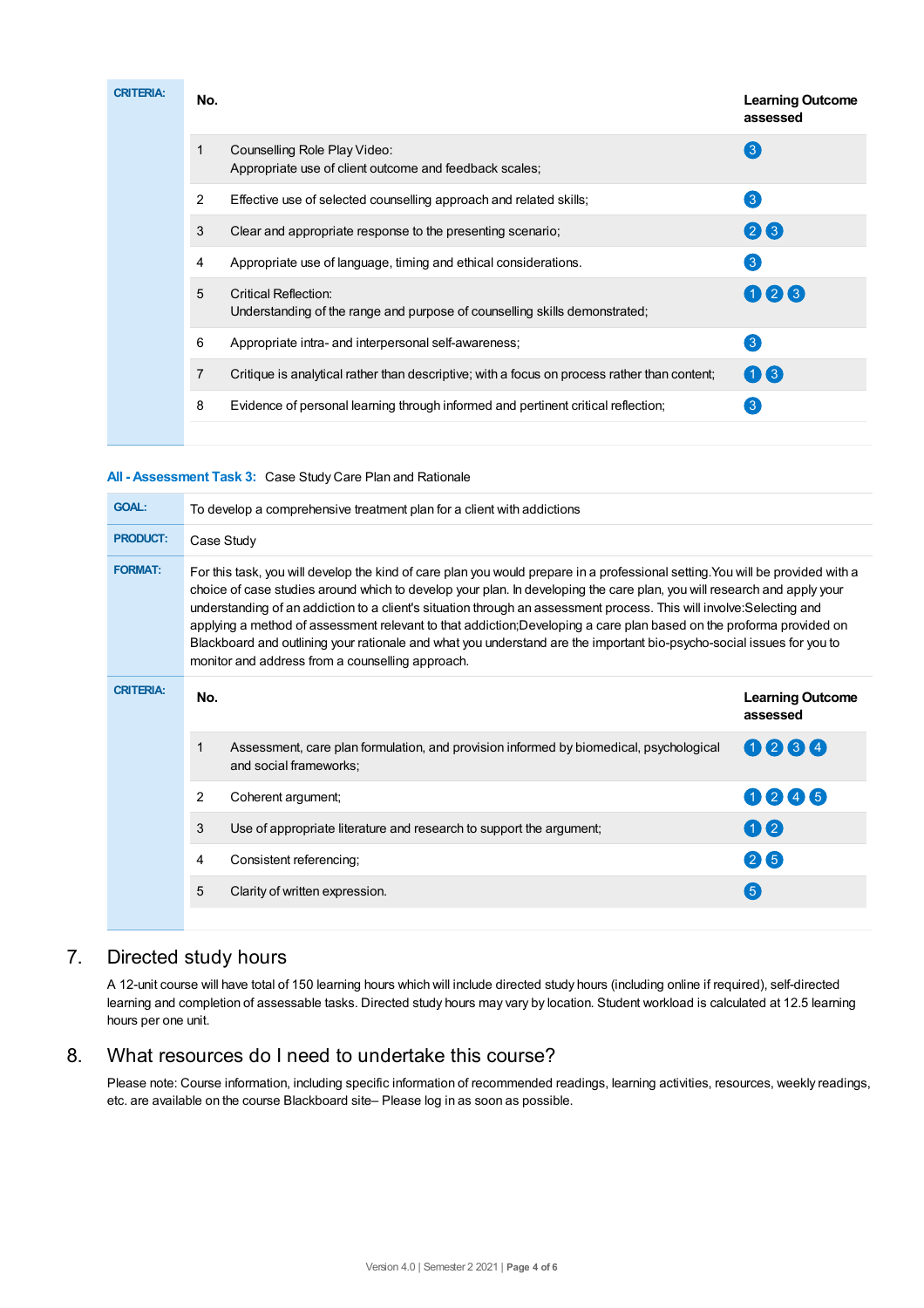### 8.1. Prescribed text(s) or course reader

Please note that you need to have regular access to the resource(s) listed below. Resources may be required or recommended.

| <b>REQUIRED?</b> | <b>AUTHOR</b>                               |  | <b>YEAR TITLE</b>          | <b>PUBLISHER</b> |
|------------------|---------------------------------------------|--|----------------------------|------------------|
| Required         | Katherine van<br>Wormer, Diane Rae<br>Davis |  | <b>Addiction Treatment</b> | Cengage Learning |

### 8.2. Specific requirements

Nil

# 9. How are risks managed in this course?

Health and safety risks for this course have been assessed as low. It is your responsibility to review course material, search online, discuss with lecturers and peers and understand the health and safety risks associated with your specific course of study and to familiarise yourself with the University's general health and safety principles by reviewing the online [induction](https://online.usc.edu.au/webapps/blackboard/content/listContentEditable.jsp?content_id=_632657_1&course_id=_14432_1) training for students, and following the instructions of the University staff.

## 10. What administrative information is relevant to this course?

### 10.1. Assessment: Academic Integrity

Academic integrity is the ethical standard of university participation. It ensures that students graduate as a result of proving they are competent in their discipline. This is integral in maintaining the value of academic qualifications. Each industry has expectations and standards of the skills and knowledge within that discipline and these are reflected in assessment.

Academic integrity means that you do not engage in any activity that is considered to be academic fraud; including plagiarism, collusion or outsourcing any part of any assessment item to any other person. You are expected to be honest and ethical by completing all work yourself and indicating in your work which ideas and information were developed by you and which were taken from others. You cannot provide your assessment work to others.You are also expected to provide evidence of wide and critical reading, usually by using appropriate academic references.

In order to minimise incidents of academic fraud, this course may require that some of its assessment tasks, when submitted to Blackboard, are electronically checked through SafeAssign. This software allows for text comparisons to be made between your submitted assessment item and all other work that SafeAssign has access to.

### 10.2. Assessment: Additional Requirements

Your eligibility for supplementary assessment in a course is dependent of the following conditions applying:

The final mark is in the percentage range 47% to 49.4% The course is graded using the Standard Grading scale You have not failed an assessment task in the course due to academic misconduct

### 10.3. Assessment: Submission penalties

Late submission of assessment tasks may be penalised at the following maximum rate:

- 5% (of the assessment task's identified value) per day for the first two days from the date identified as the due date for the assessment task.

- 10% (of the assessment task's identified value) for the third day - 20% (of the assessment task's identified value) for the fourth day and subsequent days up to and including seven days from the date identified as the due date for the assessment task. - A result of zero is awarded for an assessment task submitted after seven days from the date identified as the due date for the assessment task. Weekdays and weekends are included in the calculation of days late. To request an extension you must contact your course coordinator to negotiate an outcome.

### 10.4. Study help

For help with course-specific advice, for example what information to include in your assessment, you should first contact your tutor, then your course coordinator, if needed.

If you require additional assistance, the Learning Advisers are trained professionals who are ready to help you develop a wide range of academic skills. Visit the Learning [Advisers](https://www.usc.edu.au/current-students/student-support/academic-and-study-support/learning-advisers) web page for more information, or contact Student Central for further assistance: +61 7 5430 2890 or [studentcentral@usc.edu.au](mailto:studentcentral@usc.edu.au).

### 10.5. Wellbeing Services

Student Wellbeing provide free and confidential counselling on a wide range of personal, academic, social and psychological matters, to foster positive mental health and wellbeing for your academic success.

To book a confidential appointment go to [Student](https://studenthub.usc.edu.au/) Hub, email [studentwellbeing@usc.edu.au](mailto:studentwellbeing@usc.edu.au) or call 07 5430 1226.